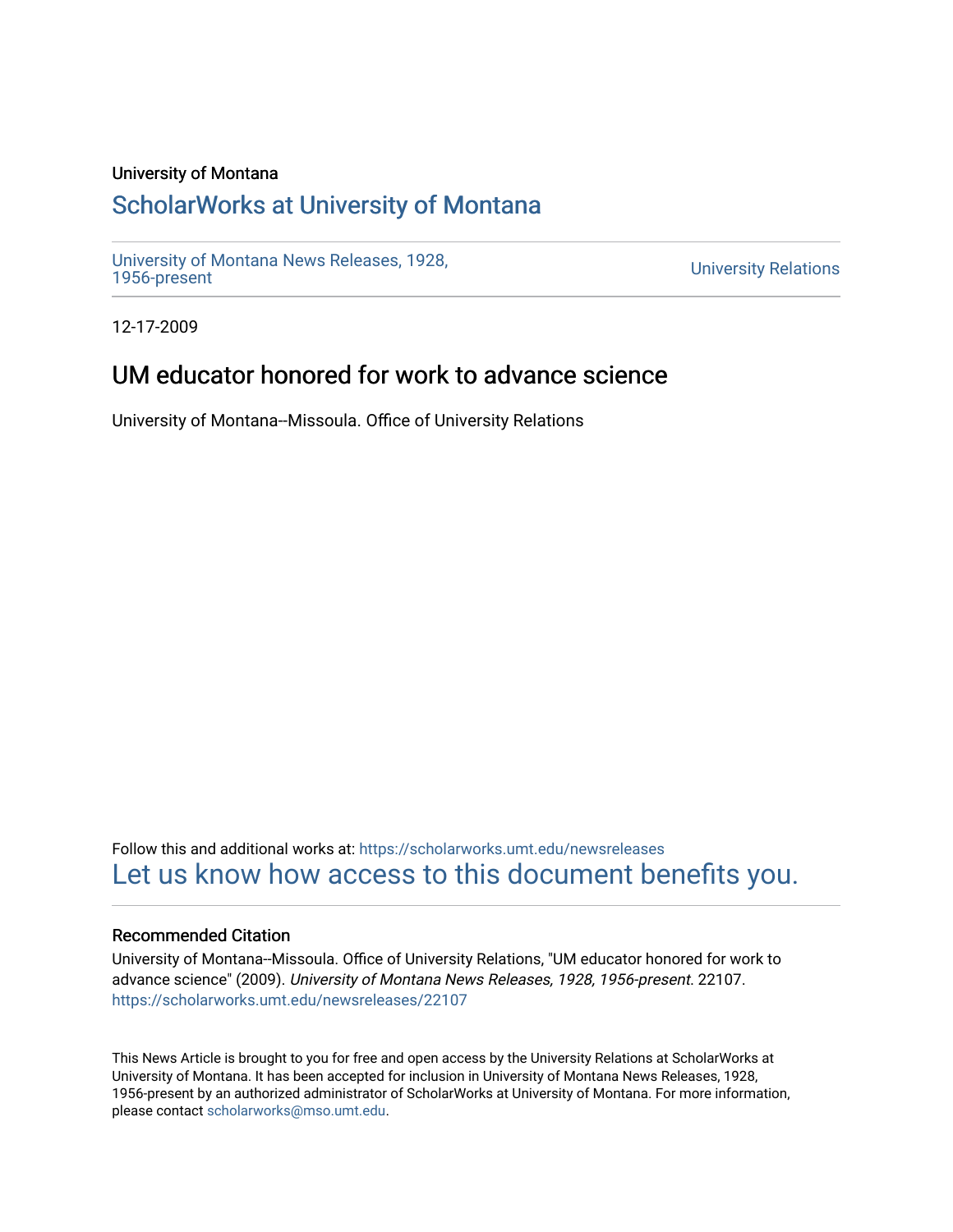**Contact:** Tom Martin, USGS Montana Cooperative Wildlife Research Unit, 406-243-5372, [tom.martin@umontana.edu](mailto:tom.martin@umontana.edu); Molly McElroy, American Association for the Advancement of Science, 202-326-6434, mmcelroy@aaas.org.

### **UM EDUCATOR HONORED FOR WORK TO ADVANCE SCIENCE**

#### **MISSOULA-**

Tom Martin, a faculty member in The University of Montana Division of Biological Sciences, has been named a Fellow of the American Association for the Advancement of Science.

AAAS is the world's largest general scientific society and publisher of the journal Science. This year 531 members in 24 sections have been named Fellows by AAAS for their scientifically or socially distinguished efforts to advance science or its applications.

Martin, assistant leader of the U.S. Geological Survey's Montana Cooperative Wildlife Research Unit at UM, was named a Fellow as part of the Section on Biological Sciences for his distinguished contributions to the advancement of community and population evolutionary ecology and for serving in officer and advisory roles for many national organizations to advance the programs among scientists and the public.

Also a faculty member also in UM's Wildlife Biology Program, Martin focuses his research on habitat requirements of breeding birds. He studies the effects of climate change on birds and a high-elevation riparian ecosystem, as well as evolution of demographic strategies of breeding birds, with the goal of understanding ecology and evolution of traits important to conservation.

Martin and his graduate students conduct field studies in central Montana and northern Arizona. In addition, they worked for several years in Yacambu National Park in the northern